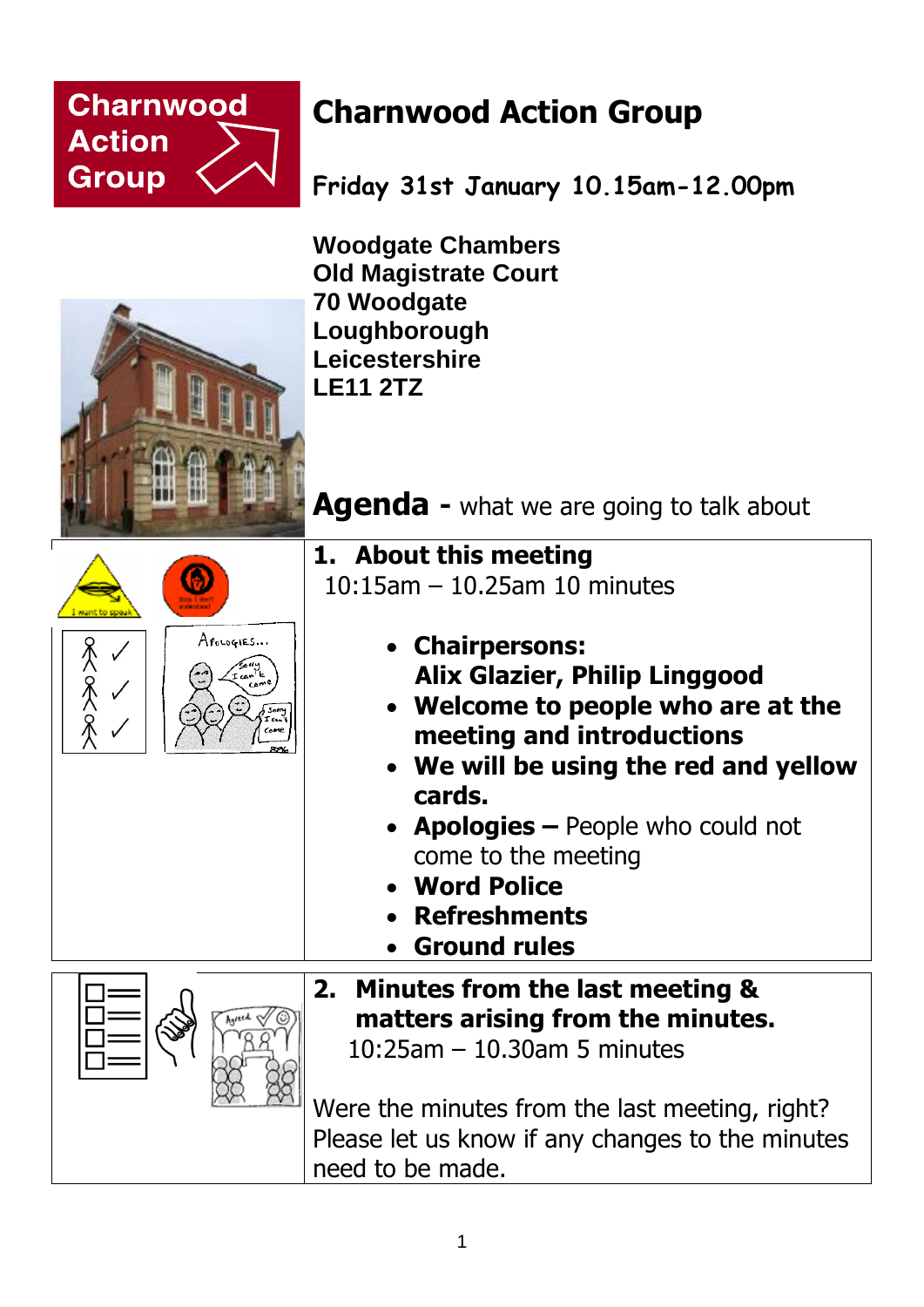| An integrated service for Victims & Witnesses<br>in Leicester, Leicestershire and Rutland | <b>3. Victim First</b><br>10.30am $-$ 11.00am 30 minutes<br>Sian Wilson will be coming to update us about<br>what support is available if you have been the<br>victim of a crime.                                                                                            |
|-------------------------------------------------------------------------------------------|------------------------------------------------------------------------------------------------------------------------------------------------------------------------------------------------------------------------------------------------------------------------------|
| Partnership<br>Board                                                                      | 4. Feedback from the Partnership Board<br>11.00am-11.10am 10 minutes<br>Phil & Alix                                                                                                                                                                                          |
|                                                                                           |                                                                                                                                                                                                                                                                              |
|                                                                                           | 5 Break for a cuppa<br>11.10am-11.25am 15 minutes<br>The chance to have a cuppa.                                                                                                                                                                                             |
|                                                                                           |                                                                                                                                                                                                                                                                              |
|                                                                                           | <b>6. CAG Action Plan</b><br>11.25am-11.55am<br>The group needs to update its action plan. What<br>do you want from the meetings and what do you<br>want us to talk about? Who would you like us to<br>invite to the meetings.<br>Can we split into small groups to discuss? |